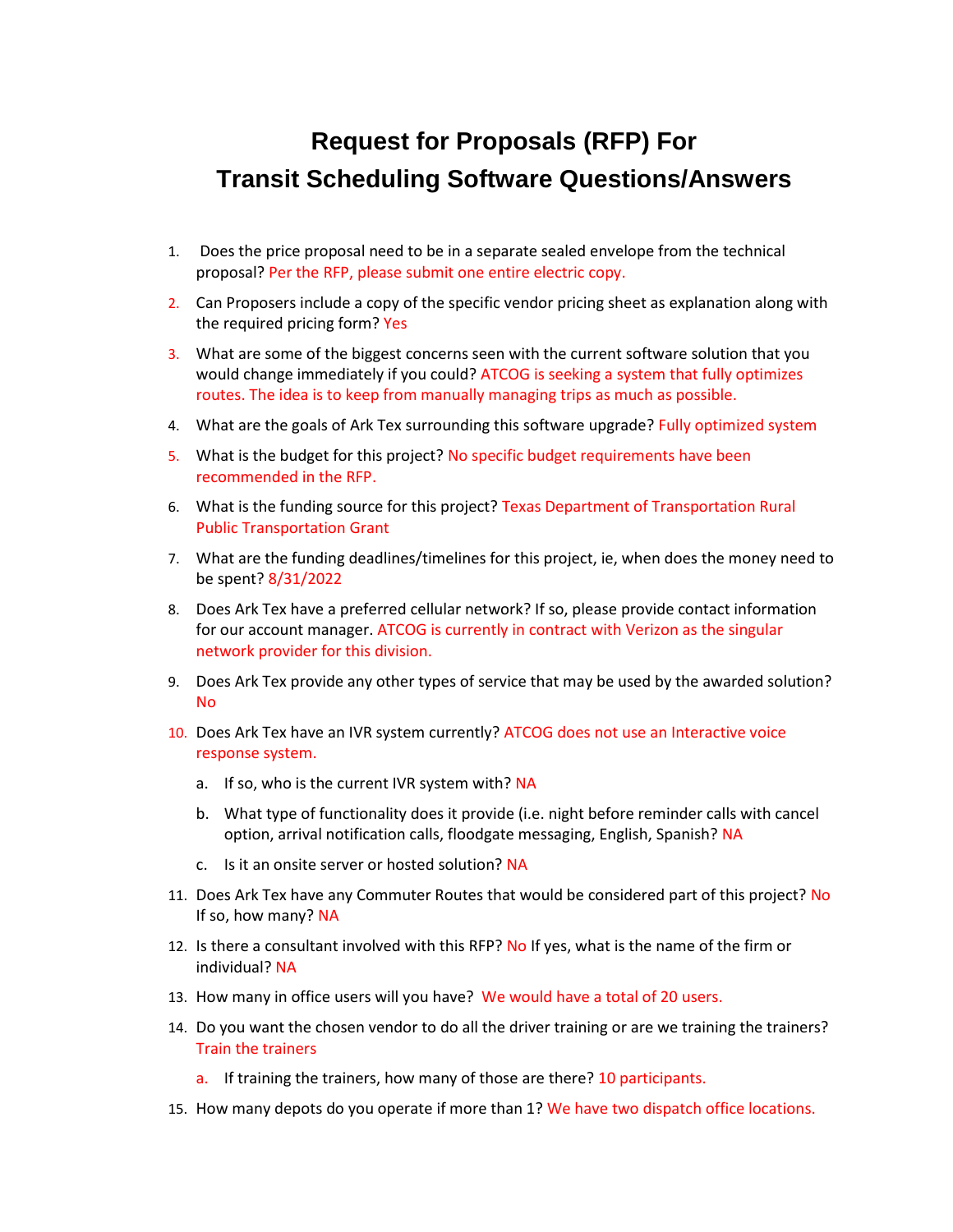- 16. Do you have any subcontractors? No
	- a. If there are subcontractors, will those subcontractors need go-live support on site? NA
- 17. Are any private contractors/subcontractors used to provide trips for Ark Tex? No. If yes, how are these contractors paid, by the trip or by the hour? NA
- 18. Will Ark Tex allow proposers to provide a demo of the software before awarding the contract? Yes
- 19. What is your agency expectations related to data conversion from the Route Match system? ATCOG does not currently have a Route Match system, but generally speaking, all data conversion should be completed by vendor without ATCOG staff involvement and include historical data. All converted data should be easily exported for reporting purposes.
- 20. Are there any interfaces required to external sources such as Medicare? No If so, what other external source NA
- 21. Please provide 3 years of monthly reporting summaries for your demand response system. April 2019-2020 =61,566, April 2020-2021 =55538 April 2021-2022 = 61579
- 22. What is the total number of Drivers to be trained? We have approximately 50 Operators that will need this training.
- 23. How many dispatchers does your agency have? O dispatch only positions. We have a total of six hybrid reservation agent/dispatcher positions.
- 24. How many reservation agents does your agency have? 0 reservation agent only positions. We have a total of six hybrid reservation agent/dispatcher positions.
- 25. How many hybrid positions (i.e., reservations/dispatch scheduling) in one position does your agency have? We have a total of 6 hybrid reservation agent/dispatcher positions.
- 26. Are the Drivers and/or Dispatchers represented by a Union? No If so, which Union? NA
- 27. Does the service area encompass more than one county? If so, which counties (other states as well)? Our service area consist of nine counties (Bowie, Cass, Lamar, Red River, Franklin, Morris, Titus, Hopkins, and Delta County.
- 28. Does your agency provide group trips? No If yes, what percentage of trips are group trips? NA
- 29. What is the maximum number of paratransit vehicles at peak service on any given day? 1 vehicle
- 30. Please indicate if there are any holidays for no service or reduced service. Service will not be available 12 days a year due to Holidays..
- 31. On what days of the week are trips provided? Monday -Friday..
- 32. What are your hours of service? 6:30 am-6:30pm.
- 33. What are your current Rides per Hour (RPH)? 37.4 Riders per hour.
- 34. What is your average trips per day? Around 300 TPD
- 35. What is the average trip length? 20-45 minutes
- 36. What is the number of will calls weekly? Around 400 WC per Week.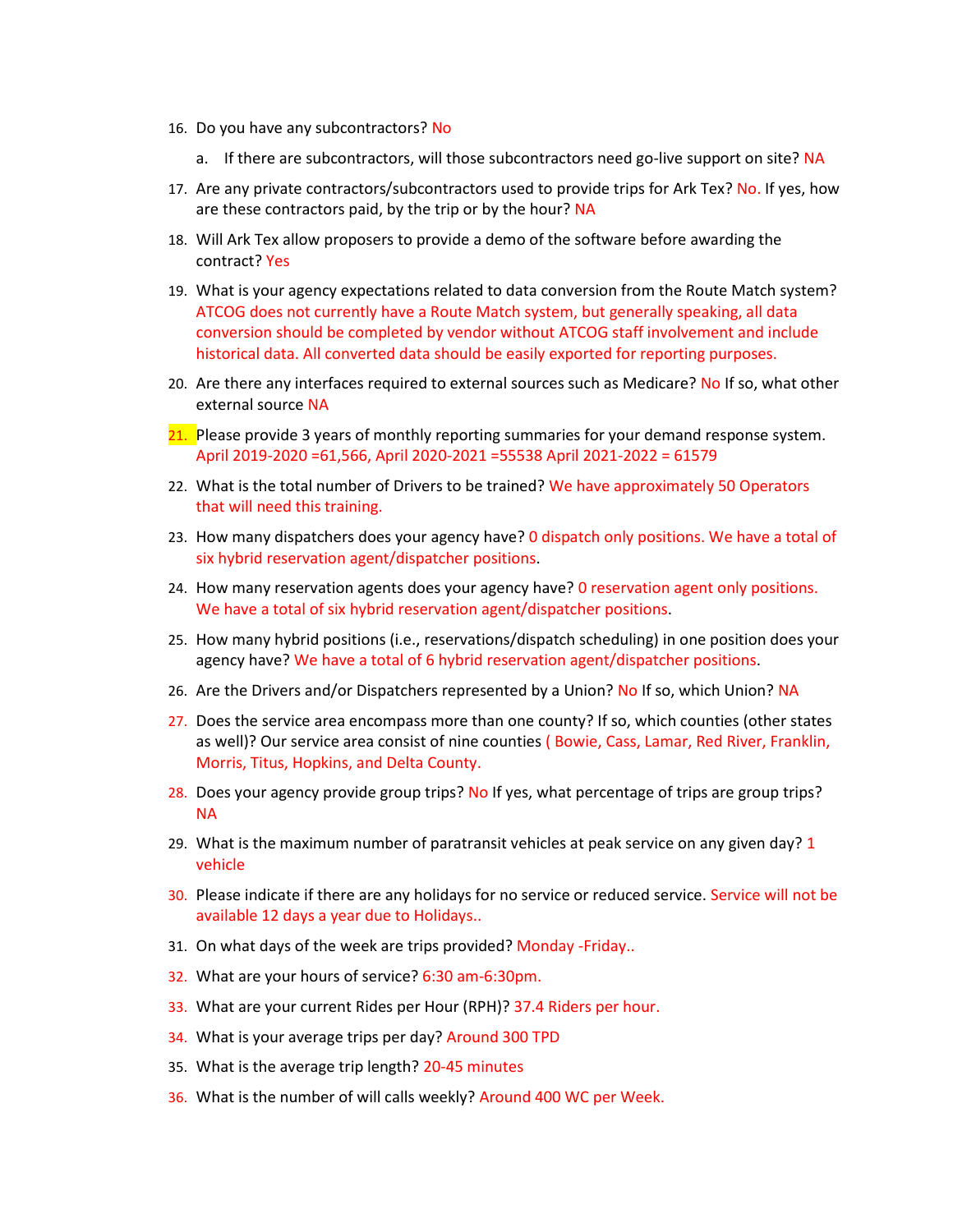- 37. What is the weekly average number of declined trips? 18%
- 38. What is average number of one-way trips provided weekly? 280
- 39. Does your agency provide subscription trips (standing orders)? Yes If so, what percentage of trips are subscription trips? 42%
- 40. What is the number of Flex Routes (Deviated Fixed Route) per day and per week? We have No Flex routes.
- 41. What is the current size of your client population? 1168 Passengers.
	- a. What is the growth rate? 1%
- 42. On average, how many taxi trips are used per day? NA
- 43. On average, how many calls will your call center handle? Over 550 calls per day.
	- a. What is the peak number of calls handled per hour? About 85 calls handled per hour.
- 44. Is it mandatory to be able to turn driver messaging capabilities on or off? No
- 45. What are Ark-Tex COG's vision and goals for improving its transit services?

Our vision is to provide a system that works for everyone. Getting more people to the places they want to go builds connections, success, and fulfilling life—getting people to work. Our current goal is to begin scheduling optimization.

We respectfully request a two-week extension of the deadline to June 13, 2022. Given the scale and potential complexity of this procurement and the current short timeline between the posting of answers to clarification questions and the current deadline, allowing all bidders more time to incorporate answers from Ark-Tex will allow for fully responsive proposals, in the interest of a fair and competitive procurement. ATCOG will extend the deadline one week to May 27th at 5:00pm.

We understand from the RFP that Ark-Tex COG wishes for services to begin within 10 days from agreement/negotiation. Can Ark-Tex clarify that it would accept proposals for the new software to actually go live at a later date (such as 3 months following contract execution), provided that prelaunch services such as scoping, and service design commence within 10 days? The awarded software must be able to go live within 10 business days from agreement/negotiation.

46. What software system does Ark-tex currently use for scheduling and dispatch? What are the main challenges/pain points/desired areas for improvement with the current software? We are currently using SHAH Dispatch and Scheduling Software. Our main challenge is finding software that can alleviate manually scheduling trips as much as possible and can fully optimize routes.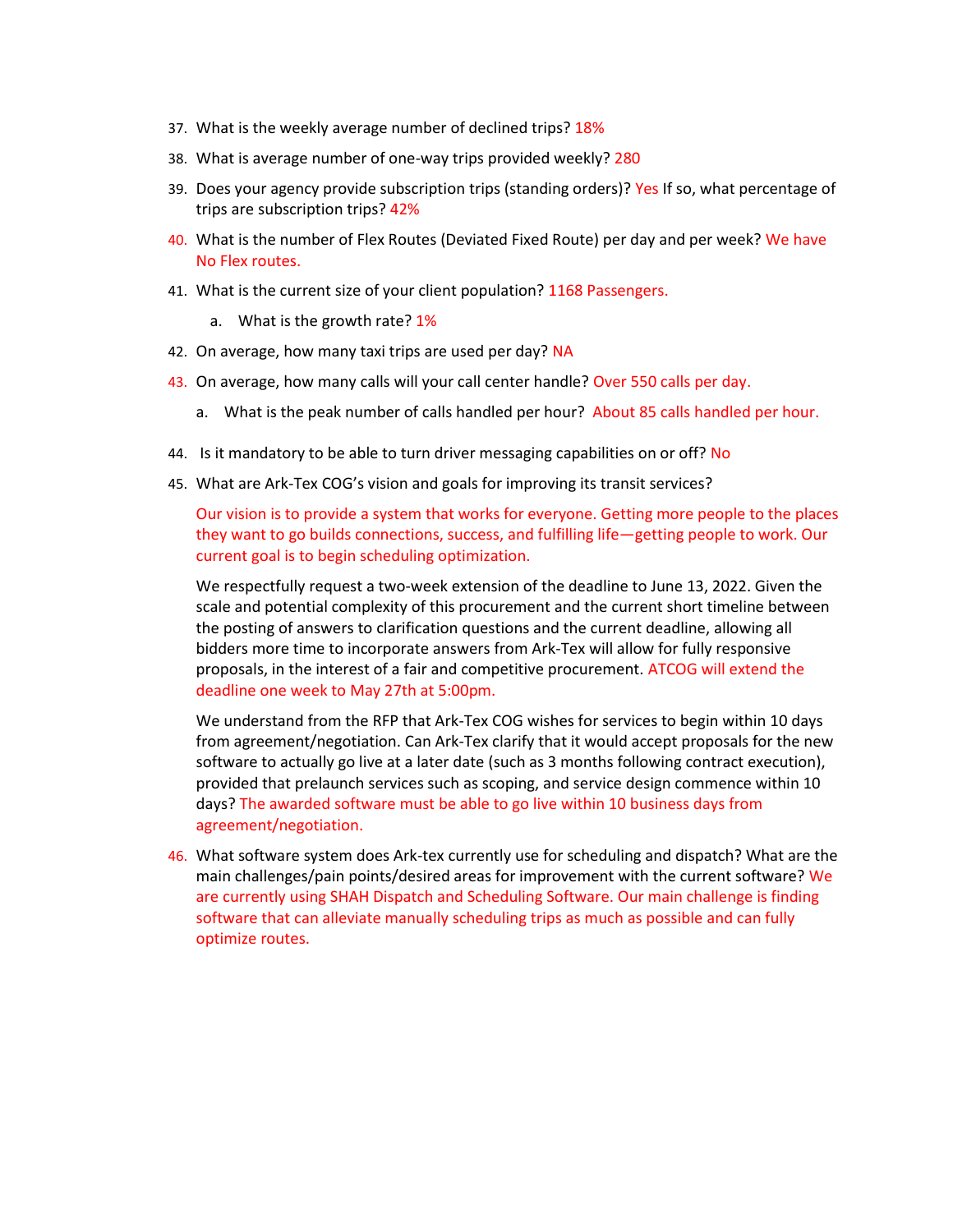47. What is the service area this software will be responsible for covering? Can Ark-Tex provide a map of the desired service area, ideally in a KML or similar format? Bowie, Cass, Delta, Franklin, Hopkins, Lamar, Morris, Red River and Titus Counties in Texas.



- Would Ark-Tex COG be able to share more details on the nature of its transportation services? Do the services include on-demand and/or prebooked rides? Would this RFP cover technology needs for paratransit services as well? What is the average ridership for each of Ark-Tex COG's transit services? Demand response service is provided by scheduling trips a minimum of 24 hours in advance. Trips can be to any destination within the service area, this service operates curb to curb, but upon request, the driver may help the passenger to their door. Reservations are taken Monday through Friday, 8:00 am to 3:00 pm, on a firstcome, first-served basis. Reservations can be made up to two weeks in advance and must be no later than 3:00 pm the day before you plan to ride. Our service provides low-cost transportation for residents of Bowie, Cass, Delta, Franklin, Hopkins, Lamar, Morris, Red River, and Titus Counties. Yes, the RFP will need to cover demand response and Paratransit services. From the April 2021-April 2022 report, demand response and paratransit average 300 trips per day.
- 48. Can the Ark-Tex COG share its total and annual budget for this procurement? Providing Offerers with a clear estimate of the budget will benefit the public by allowing for the most competitive procurement process, as Offerers will compete to provide the greatest value for the COG's money. No specific budget requirements have been recommended in the RFP.

Would Ark-Tex COG be able to share how you are currently handling vehicle maintenance for TRAX Transportation, either through technology or manually? What functionality for vehicle maintenance would you like to have in the technology solution? We are currently using Fleetio as our maintenance software. Fleetio comes ready to use and customizable. This software is easy to navigate and makes it easy to keep track of vehicles, ensuring that all are tracked and maintained efficiently.